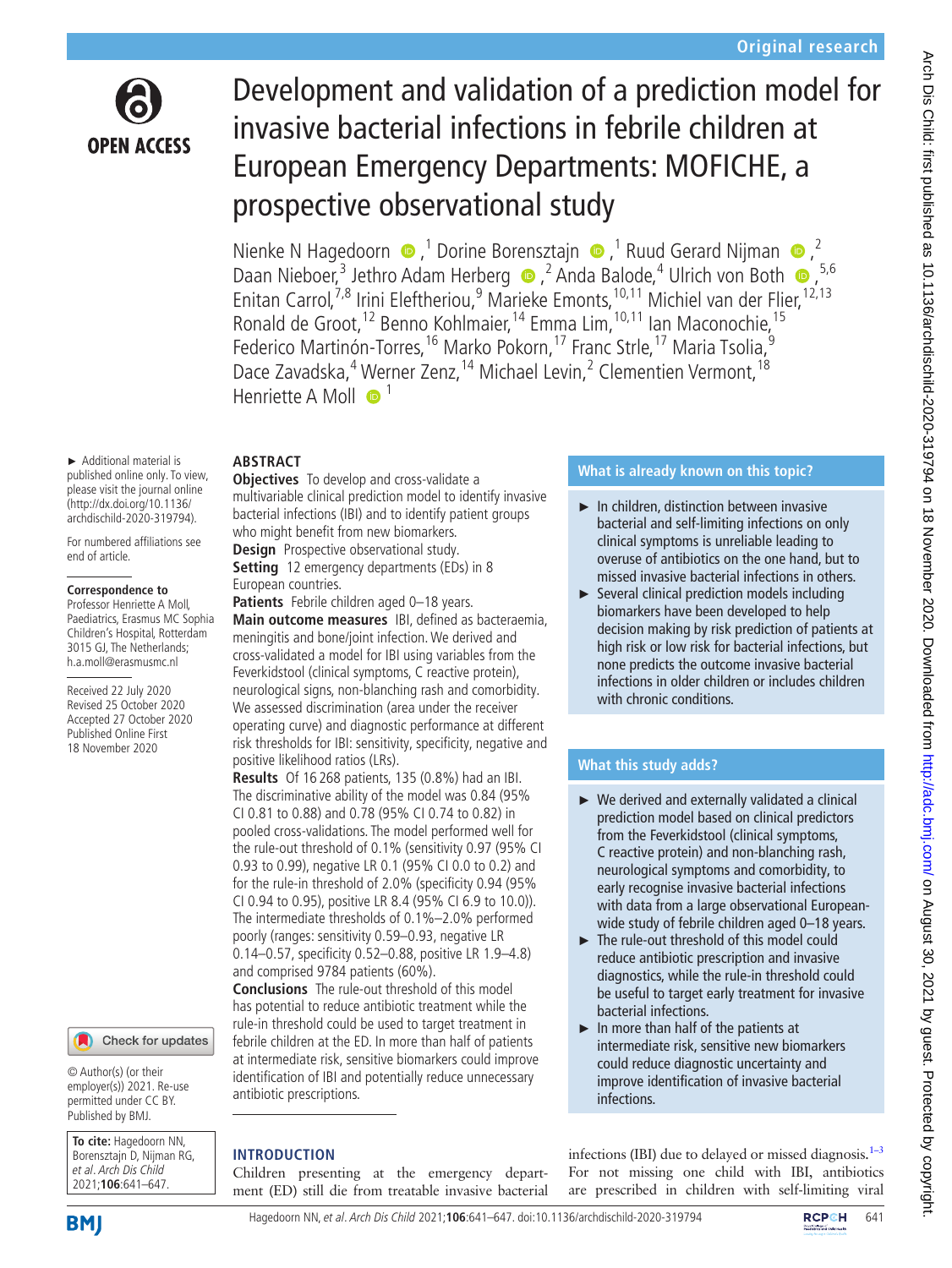infections[.4](#page-6-0) The distinction between bacterial and viral infections based solely on clinical signs and symptoms is unreliable. Although C reactive protein (CRP) and procalcitonin are currently used as markers for bacterial infections, they measure non-specific inflammation and immunological responses. Recent studies focus on proteomic and transcriptomic approaches for finding new discriminators of bacterial and viral infections. $5-8$  Due to costs and limited resources, it is not feasible to apply new biomarkers to all febrile children. Therefore, prediction models are needed to identify risk groups where biomarkers can improve diagnosis.

Clinical prediction models that include clinical signs and CRP or procalcitonin have been developed to assist decision making in treatment of febrile children,  $9-15$  and have focused on young infants to differentiate between patients at high risk or low risk for IBI (bacteraemia, meningitis, bone/joint infections). No clinical prediction models for IBI exists for older children who are also at risk for IBI.<sup>16 17</sup> The Feverkidstool, developed for children aged <16 years, predicts risks for pneumonia and other serious bacterial infections which besides IBIs also includes bacterial infections of the urinary tract, gastrointestinal tract and soft tissue.

Although the Feverkidstool is extensively validated, the original population only included 21 IBI cases and important predictors for IBI such as non-blanching rash or neurological symptoms were not included. Several models yet exist for prediction of bacterial pneumonia and the impact of the original Feverkidstool on antibiotic use in respiratory tract infections is proven.<sup>18</sup> Therefore, another model for bacterial pneumonia is not required. Furthermore, prediction of urinary tract infections may be less relevant as sensitive laboratory tests (urinalysis) are readily available for accurate diagnosis at ED visit. In addition, the Feverkidstool is developed in previous healthy children and is therefore not applicable for children with chronic conditions with higher risk of IBI. Hence, a new tool is required for early risk assessment of IBI in febrile children including all age ranges (0–18 years) and chronic conditions.

We aim (1) to derive and cross-validate a clinical prediction model including CRP to identify IBIs in febrile children presenting to different European EDs and (2) to identify patient groups which might benefit from new biomarkers.

## **METHODS**

### **Study design**

This study is embedded in MOFICHE (Management and Outcome of Febrile children in Europe), an observational multicentre study, which is part of PERFORM (PErsonalized Risk assessment in Febrile illness to Optimise Real-life Management across the European Union) ([www.perform2020.org\)](www.perform2020.org).

Children aged from 0 to 18 years with temperature ≥38.0°C or fever <72hours before ED visit were included. Twelve EDs participated in this study: Austria, Germany, Greece, Latvia, the Netherlands (n=3), Spain, Slovenia and the UK (n=3).<sup>[19](#page-6-5)</sup> Data were collected for at least 1year from January 2017 to April 2018. Details of the study design have been described previously.<sup>[20](#page-6-6)</sup>

For this study, we selected patients with CRP measurement and excluded patients with working diagnosis of urinary tract infections after first assessment at the  $ED<sup>21</sup>$  $ED<sup>21</sup>$  $ED<sup>21</sup>$  To identify IBI at the earliest opportunity, we included only the first ED visit for patients with IBI who repeatedly visited the ED within the same disease episode. Data were analysed according to a statistical analysis plan [\(online supplemental appendix 1\)](https://dx.doi.org/10.1136/archdischild-2020-319794).

Collected data included age, sex, comorbidity (chronic condition expected to last  $\geq 1$  year),<sup>[22](#page-6-8)</sup> warning signs for identifying risk of serious illness (National Institute for Health and Care

Excellence  $(NICE))^2$ <sup>3</sup> (consciousness, ill appearance, work of breathing, meningeal signs, focal neurology, non-blanching rash, dehydration) and vital signs (heart rate, respiratory rate, oxygen saturation, temperature, capillary refill time). We collected CRP level (point-of-care or laboratory assay) and microbiologic cultures (blood, cerebrospinal fluid and other) ordered at the ED or at the first day of hospital admission on indication of the physician. Furthermore, we collected data of prescribed antibiotics and admission following ED visit.

## **Outcome**

IBI included bacterial meningitis, bacteraemia and bacterial bone/joint infections, defined as culture or PCR detection of a single pathogenic bacterium in blood, cerebrospinal or synovial fluid. All cultures that were treated as contaminant and cultures growing contaminants were considered non-IBI [\(online supple](https://dx.doi.org/10.1136/archdischild-2020-319794)mental appendix  $2$ ).<sup>24</sup> Cultures growing a single contaminant or candida were defined positive in patients with malignancy, immunodeficiency, immunosuppressive drugs or a central catheter, since antimicrobial treatment is needed in these patients.

## **Model development**

Descriptive and univariate logistic regression analyses were performed for children with and without IBI.

Sample size was estimated based on Riley *et al*. [25](#page-6-11) Assuming 16 predictors, a prevalence of 0.8% and an expected  $\mathbb{R}^2$  of 0.0135 (15% of maximum achievable  $R^2$ ), a sample size of 10587 with 85 cases would be sufficient. For model development,  $2627$  we considered predefined variables with predictive value for IBI: (1) variables in the Feverkidstool<sup>[9](#page-6-2)</sup> (age, sex, temperature, fever duration, tachypnoea and tachycardia defined by Advanced Paediatric Life Support, $^{28}$  $^{28}$  $^{28}$  oxygen saturation <94%, capillary refill ≥3s, work of breathing, ill appearance and CRP value), (2) NICE warnings signs (consciousness, meningeal signs, focal neurology, status epilepticus, non-blanching rash) $^{23}$  and (3) complex chronic condition ( $\geq$ 2body systems, malignancy or immunocompromised). $^{22}$  $^{22}$  $^{22}$  Consciousness, meningeal signs and focal neurology were combined into a composite variable abnormal neurology. Linearity of continuous variables was assessed using restricted cubic splines. As in the Feverkidstool, age was modelled linear piecewise for children aged <1year and >1year and a logarithmic transformation for CRP was used. Outliers were truncated at the 0.01 percentile for temperature (35.7°C) and the 0.99 percentile for CRP (215 mg/L) and fever duration (8 days).

Variable selection was not influenced by the results of the univariate logistic regression analysis, but was performed using least absolute shrinkage and selection operator (LASSO), which reduces the degree of overfitting by shrinking large regression coefficients (detailed methods in [online supplemental appendix](https://dx.doi.org/10.1136/archdischild-2020-319794)  $3$ .<sup>29 30</sup> The final model was developed on data from all the 12 EDs. For the cross-validation, we created 5 ED groups; 1 group combined the data from the 8 EDs with <10 IBI cases and 4 groups were based on data from EDs with >10 IBI cases per ED: Slovenia, the Netherlands (n=2) and the UK [\(online](https://dx.doi.org/10.1136/archdischild-2020-319794) [supplemental appendix 4](https://dx.doi.org/10.1136/archdischild-2020-319794)). Next, in cross-validation the model was repeatedly derived on four ED groups and validated on the fifth ED group, leading to five different cross-validations.<sup>[31](#page-6-15)</sup> The five cross-validations were pooled using a random-effects model. This cross-validation determines model performance most accurately and provides information on the heterogeneity of performance across different settings. This cross-validation is therefore superior to a single external validation.<sup>[13 31](#page-6-16)</sup> We assessed the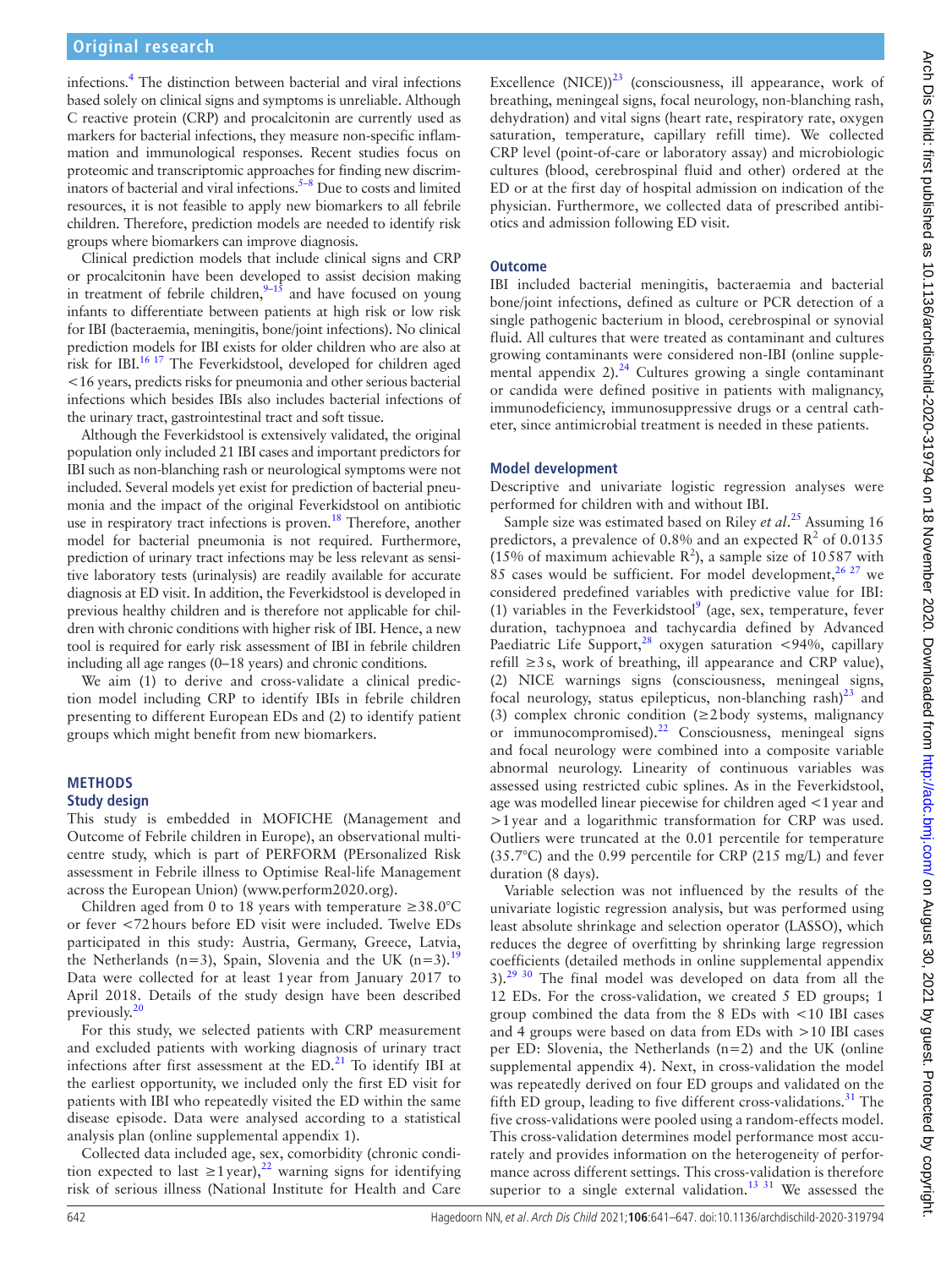discriminative ability by the area under the receiver operating curve (AUC), and calibration, the agreement between predicted risks and observed cases. We explored the impact of difference in case-mix heterogeneity on the discriminative ability of the model in the internal-external cross-validation. We used decision curve analysis to evaluate the net benefit of the prediction model. $32$  At different cut-offs for the individual probability of IBI according to the model, we assessed sensitivity, specificity, negative and positive likelihood ratios (LRs) . Missing values for the covariates were multiple imputed using the MICE package, resulting in 20 imputation sets (details in [online supplemental appendix](https://dx.doi.org/10.1136/archdischild-2020-319794)  [3](https://dx.doi.org/10.1136/archdischild-2020-319794)). Sensitivity analysis was performed in the population where missing CRP values were imputed. All analyses were performed in R V.3.6.

### **RESULTS**

Of 38480 patients, 17213 patients had CRP measurements. Patients with CRP measurements were more often ill-appearing and admitted than patients without CRP measurements [\(online](https://dx.doi.org/10.1136/archdischild-2020-319794)  [supplemental appendix 5](https://dx.doi.org/10.1136/archdischild-2020-319794)). We excluded 939 urinary tract infections and 6 repeated visits in the same disease period of patients with IBI, resulting in 16268 patients. Of those, most common infections were the upper respiratory tract (45%), lower respiratory tract (18%), gastrointestinal tract (14%) and undifferentiated fever (9%). IBI was diagnosed in 135 patients (0.8%), and comprised 119 bacteraemias, 15 bacterial meningitis and 9 bone/joint infections (8 patients had concurrent infections). Main pathogens included *Streptococcus pneumoniae* (21%),

*Staphylococcus aureus* (19%)*, Escherichia coli* (10%), *Neisseria meningitidis* (7%) and coagulase-negative staphylococcus (7%) ([figure](#page-2-0) 1, [online supplemental appendix 6](https://dx.doi.org/10.1136/archdischild-2020-319794)). Complex chronic conditions were present in 37% of patients with IBI vs 6% of patients without IBI. IBI incidence varied from 0.1% to 5.6% of patients per ED [\(online supplemental appendix 4](https://dx.doi.org/10.1136/archdischild-2020-319794)).

Patients with IBI were similar in age and sex compared with patients without IBI. CRP level was higher in the IBI group (median 62mg/L, IQR 21–144) than in the non-IBI group (median  $16 \text{ mg/L}$ , IQR 5–45) (p<0.01) ([table](#page-3-0) 1). The majority of IBIs were treated with antibiotics (n=126, 93.3%) at first ED visit and all were treated with antibiotics in the disease course. The associations of the sole predictors with IBI are provided in [online supplemental appendix 7](https://dx.doi.org/10.1136/archdischild-2020-319794).

The final model is presented in [table](#page-3-1) 2. This model discriminated well (AUC 0.84 (95% CI 0.81 to 0.88)). In the crossvalidation, the model discriminated moderate to well (range AUC 0.76–0.81) yielding a pooled AUC of 0.78 (95% CI 0.74 to 0.82) ([figure](#page-3-2) 2). Calibration was poor to moderate for the different cross-validations (range slope: 0.45–0.81, range intercept −1.2 to 1.0) ([online supplemental appendix 8\)](https://dx.doi.org/10.1136/archdischild-2020-319794). Apparent calibration was improved by adding an ED-specific variable for high ( $>2\%$ ) versus low ( $<2\%$ ) incidence of IBI [\(online supple](https://dx.doi.org/10.1136/archdischild-2020-319794)[mental appendix 9\)](https://dx.doi.org/10.1136/archdischild-2020-319794).

The diagnostic performance was good for the rule-out threshold of 0.1% with sensitivity of 0.97 (95% CI 0.93 to 0.99) and negative LR of 0.09 (95% CI 0.03 to 0.23) [\(table](#page-4-0) 3, [online supplemental appendix 10](https://dx.doi.org/10.1136/archdischild-2020-319794)). For the rule-in threshold of



<span id="page-2-0"></span>**Figure 1** Identified pathogens for invasive bacterial infections (n=135). CoNS, coagulase-negative staphylococci; spp, species.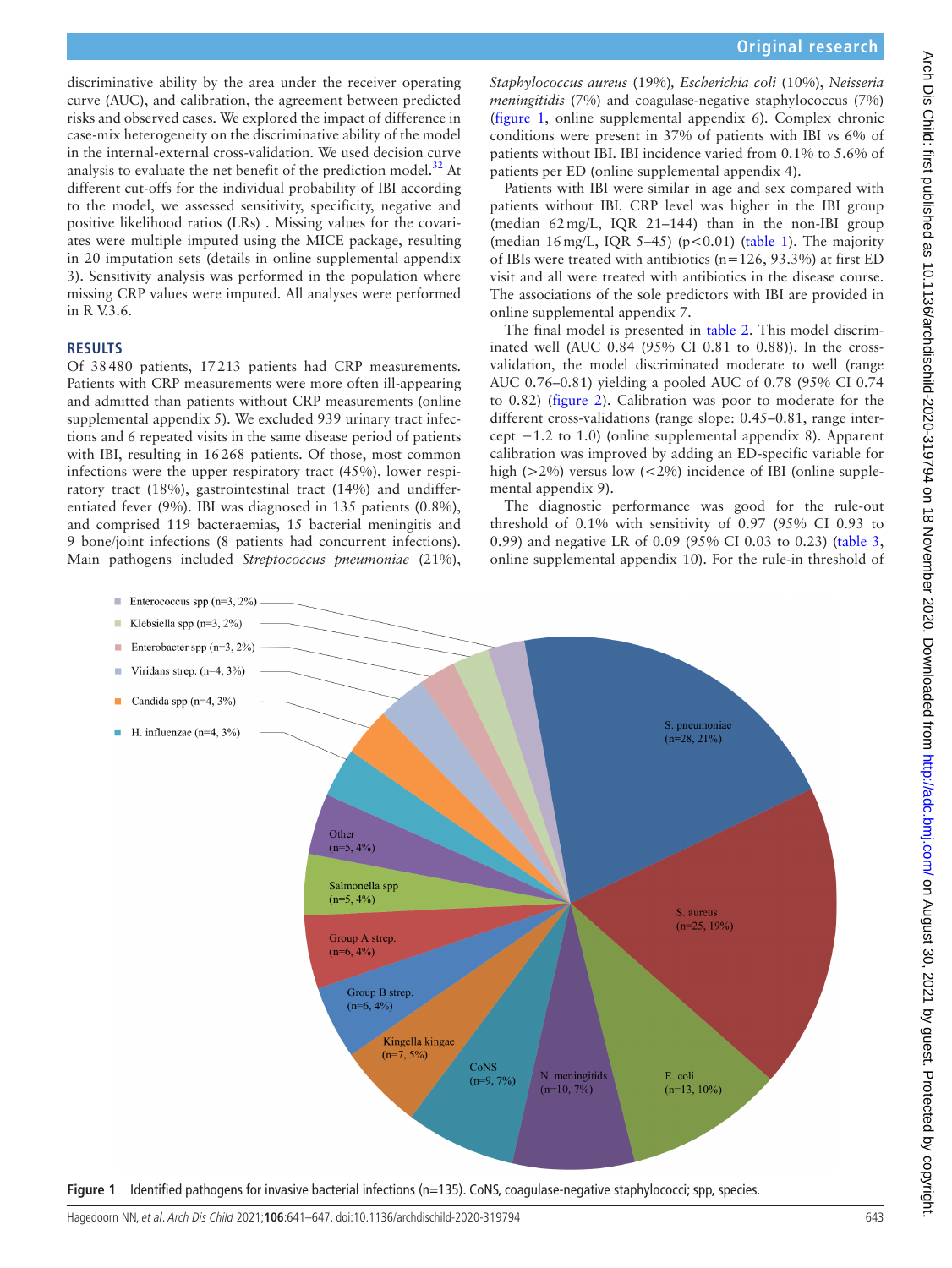<span id="page-3-0"></span>

| Characteristics of patients with invasive bacterial infections and patients without invasive bacterial infections<br>Table 1 |                                      |                |                                           |                |  |  |  |  |
|------------------------------------------------------------------------------------------------------------------------------|--------------------------------------|----------------|-------------------------------------------|----------------|--|--|--|--|
|                                                                                                                              | Invasive bacterial infection (n=135) |                | No invasive bacterial infection (n=16133) |                |  |  |  |  |
|                                                                                                                              | $n$ (%)                              | <b>Missing</b> | $n$ (%)                                   | <b>Missing</b> |  |  |  |  |
| Age in years, median (IQR)                                                                                                   | $3.2(0.8 - 6.0)$                     |                | $2.8(1.4 - 6.0)$                          |                |  |  |  |  |
| Female                                                                                                                       | 76 (56.2)                            |                | 8932 (55.4)                               |                |  |  |  |  |
| Underlying chronic condition                                                                                                 |                                      | $\overline{2}$ |                                           | 89             |  |  |  |  |
| Any                                                                                                                          | 68 (50.4)                            |                | 3005 (18.6)                               |                |  |  |  |  |
| Complex                                                                                                                      | 50(37.0)                             |                | 1008(6.2)                                 |                |  |  |  |  |
| Referred                                                                                                                     | 96(71.1)                             | 3              | 8633 (53.5)                               | 936            |  |  |  |  |
| Triage urgency                                                                                                               |                                      | 5              |                                           | 477            |  |  |  |  |
| Low: standard, non-urgent                                                                                                    | 41 (30.4)                            |                | 9242 (57.3)                               |                |  |  |  |  |
| High: immediate, very urgent, intermediate                                                                                   | 89 (65.9)                            |                | 6414 (39.8)                               |                |  |  |  |  |
| Feverkidstool                                                                                                                |                                      |                |                                           |                |  |  |  |  |
| Temperature in °C, median (IQR)                                                                                              | 38.0 (37.4-38.7)                     | 3              | 37.8 (37.0-38.5)                          | 764            |  |  |  |  |
| Fever duration in days, median (IQR)                                                                                         | $0.5(0.5-3)$                         | 5              | $1.5(0.5-3)$                              | 817            |  |  |  |  |
| Tachypnoea (APLS)                                                                                                            | 38 (28.1)                            | 37             | 3345 (20.7)                               | 3919           |  |  |  |  |
| Tachycardia (APLS)                                                                                                           | 81(60.0)                             | 5              | 5578 (34.6)                               | 821            |  |  |  |  |
| Hypoxia <95%                                                                                                                 | 4(2.9)                               | 13             | 749 (4.6)                                 | 2373           |  |  |  |  |
| Prolonged capillary refill (>3s)                                                                                             | 8(5.9)                               | 29             | 305 (1.9)                                 | 2311           |  |  |  |  |
| Increased work of breathing                                                                                                  | 11(8.1)                              | 40             | 887 (5.5)                                 | 2136           |  |  |  |  |
| Ill appearance                                                                                                               | 60 (44.4)                            | 13             | 4398 (27.3)                               | 610            |  |  |  |  |
| CRP in mg/L, median (IQR)                                                                                                    | $61(21 - 144)$                       |                | $16(5-45)$                                |                |  |  |  |  |
| NICE warning signs                                                                                                           |                                      |                |                                           |                |  |  |  |  |
| Decreased level of consciousness                                                                                             | 6(4.4)                               |                | 137(0.8)                                  | 141            |  |  |  |  |
| Meningeal signs                                                                                                              | 8(5.9)                               | 24             | 116(0.7)                                  | 845            |  |  |  |  |
| Focal neurology                                                                                                              | 2(1.5)                               | 29             | 95(0.6)                                   | 1249           |  |  |  |  |
| Status epilepticus                                                                                                           | 0(0.0)                               | 8              | 49 (0.3)                                  | 887            |  |  |  |  |
| Rash: petechiae/non-blanching                                                                                                | 10(7.4)                              | 25             | 640 (3.9)                                 | 1183           |  |  |  |  |
| Blood cultures performed                                                                                                     | 134 (99.3)                           |                | 3002 (18.6)                               |                |  |  |  |  |
| CSF performed                                                                                                                | 25(18.5)                             |                | 381(2.4)                                  |                |  |  |  |  |
| Admission to the ward >24 hours                                                                                              | 111 (82.2)                           | 1              | 5879 (36.4)                               | 159            |  |  |  |  |
| Admission to the ICU                                                                                                         | 10(7.4)                              |                | 125(0.8)                                  | 17             |  |  |  |  |
| Antibiotic treatment following ED visit                                                                                      | 126 (93.3)                           |                | 5804 (35.9)                               | 197            |  |  |  |  |
| LSI: airway, breathing or haemodynamic support                                                                               | 16 (11.9)                            |                | 343(2.1)                                  |                |  |  |  |  |

APLS, advanced paediatric life support; CRP, C reactive protein; CSF, cerebrospinal fluid; ED, emergency department; ICU, intensive care unit; LSI, life-saving intervention; NICE, National Institute for Health and Care Excellence.

<span id="page-3-1"></span>

| Table 2            | Model specification of multivariate logistic model for IBI |                     |      |  |  |  |
|--------------------|------------------------------------------------------------|---------------------|------|--|--|--|
|                    |                                                            | <b>Coefficients</b> | 0R   |  |  |  |
|                    | (Intercept)                                                | $-9.16$             | 0.00 |  |  |  |
| Feverkidstool      | Male                                                       | $-0.19$             | 0.83 |  |  |  |
|                    | Age $<$ 1 year*                                            | $-2.53$             | 0.08 |  |  |  |
|                    | Age $\geq$ 1 year*                                         | 0.00                | 1.00 |  |  |  |
|                    | <b>Temperature</b>                                         | $-0.05$             | 0.95 |  |  |  |
|                    | Fever duration in days                                     | $-0.15$             | 0.86 |  |  |  |
|                    | Tachypnoea                                                 | $-0.44$             | 0.65 |  |  |  |
|                    | Tachycardia                                                | 0.69                | 2.00 |  |  |  |
|                    | Hypoxia                                                    | $-0.87$             | 0.42 |  |  |  |
|                    | Increased work of breathing                                | $-0.31$             | 0.73 |  |  |  |
|                    | Ill appearance                                             | 0.87                | 2.38 |  |  |  |
|                    | In CRP                                                     | 0.76                | 2.14 |  |  |  |
| NICE warning signs | Abnormal neurology                                         | 1.54                | 4.66 |  |  |  |
|                    | Non-blanching rash                                         | 1.38                | 3.96 |  |  |  |
| Comorbidity        | Complex chronic condition                                  | 2.41                | 11.1 |  |  |  |

The risk of children aged <1 year was calculated:  $\beta_{\text{(aqe <1 year)}} \times$ age in years.

The risk of children aged ≥1 year was calculated:  $\beta_{\text{(age} <1\text{ year})}^{(4)} \times 1 + (\text{age in years}-1) \times \beta$ 

(<sub>age≥i in years</sub>).<br>\*Age <1 year and age ≥1 year were calculated linear-piecewise.

CRP, C reactive protein; IBI, invasive bacterial infection; ln, natural log.



<span id="page-3-2"></span>**Figure 2** Discriminative value of the prediction model for invasive bacterial infection for five internal-external cross-validations. The model was repeatedly derived on four ED groups, and validated on the fifth ED group which was left out from the derivation. The five crossvalidations were pooled using a random-effects model. More details are provided in figure A in [online supplemental appendix 3.](https://dx.doi.org/10.1136/archdischild-2020-319794) AUC, area under the receiver operating curve; ED, emergency department; NL, The Netherlands; UK, United Kingdom; UMC, University Medical Centre.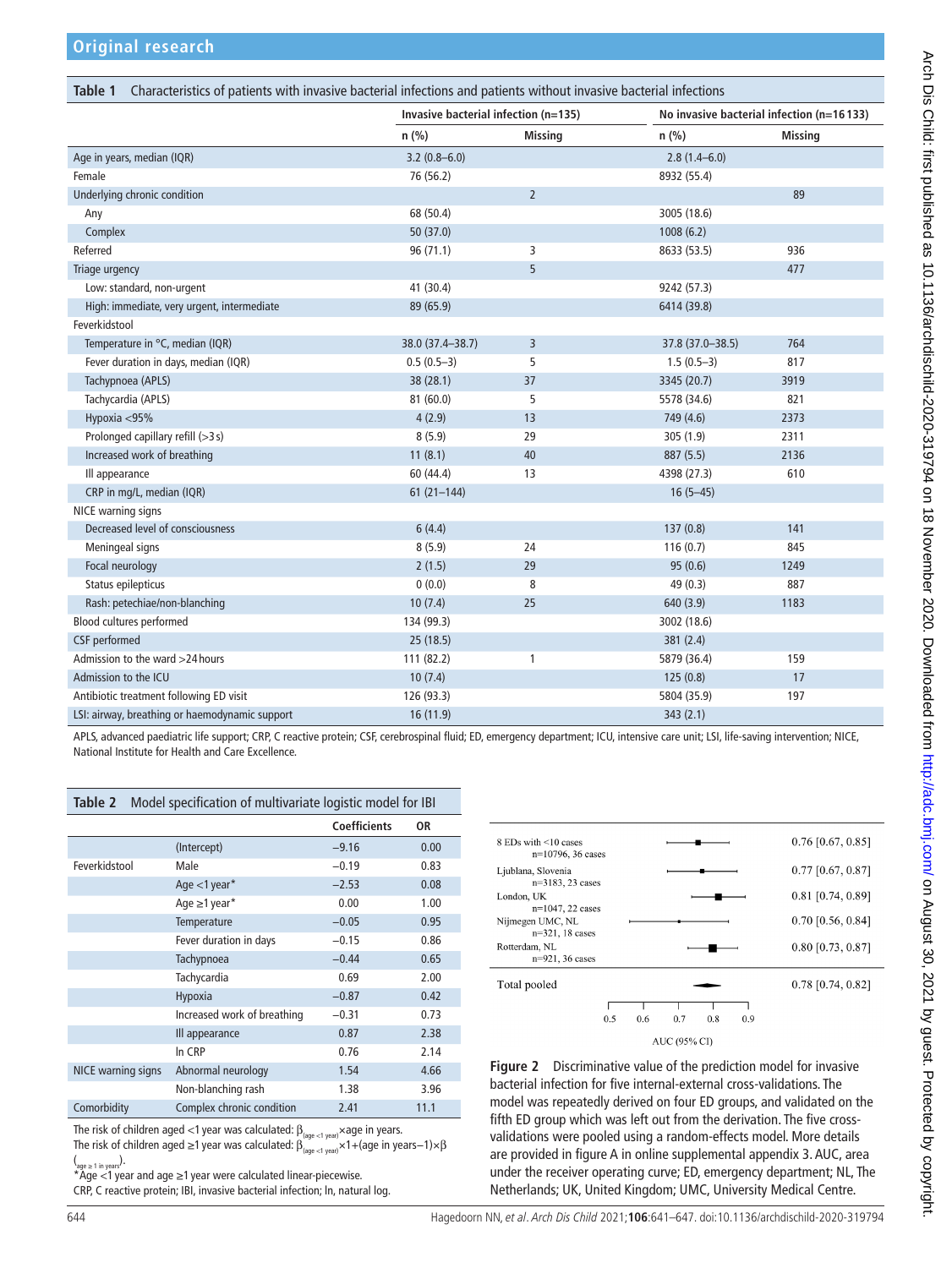<span id="page-4-0"></span>

| Diagnostic performance of the prediction model for different risk thresholds for invasive bacterial infection<br>Table 3 |                       |                       |                               |                                |                                |                                |  |  |  |
|--------------------------------------------------------------------------------------------------------------------------|-----------------------|-----------------------|-------------------------------|--------------------------------|--------------------------------|--------------------------------|--|--|--|
| <b>Risk</b><br>thresholds (%)                                                                                            | N below threshold (%) | N above threshold (%) | Sensitivity<br>(95% CI)       | <b>Negative LR</b><br>(95% CI) | <b>Specificity</b><br>(95% CI) | <b>Positive LR</b><br>(95% CI) |  |  |  |
| 0.1                                                                                                                      | 5495 (33.8)           | 10773 (66.2)          | $0.97(0.93 \text{ to } 0.99)$ | $0.09$ (0.03 to 0.23)          | $0.34$ (0.33 to 0.35)          | $1.5(1.4 \text{ to } 1.5)$     |  |  |  |
| 0.2                                                                                                                      | 8461 (52.0)           | 7807 (48.0)           | $0.93$ (0.87 to 0.96)         | $0.14$ (0.08 to 0.26)          | $0.52$ (0.52 to 0.53)          | 1.9 (1.9 to 2.1)               |  |  |  |
| 0.25                                                                                                                     | 9416 (57.9)           | 6852 (42.1)           | $0.90(0.84 \text{ to } 0.95)$ | $0.17$ (0.10 to 0.28)          | $0.58(0.58 \text{ to } 0.59)$  | $2.2$ (2.0 to 2.3)             |  |  |  |
| 0.5                                                                                                                      | 12 200 (75.0)         | 4068 (25.0)           | $0.76$ (0.67 to 0.83)         | 0.32 (0.24 to 0.44)            | $0.75(0.75)$ to $0.76$         | $3.1$ (2.8 to 3.4)             |  |  |  |
| 1.0                                                                                                                      | 14224 (87.4)          | 2044 (12.6)           | $0.59$ (0.50 to 0.67)         | $0.47$ (0.39 to 0.58)          | $0.88$ (0.87 to 0.88)          | 4.8 $(4.1 \text{ to } 5.6)$    |  |  |  |
| 2.0                                                                                                                      | 15279 (93.9)          | 989(6.1)              | $0.48$ (0.39 to 0.57)         | $0.55(0.47 \text{ to } 0.65)$  | $0.94$ (0.94 to 0.95)          | 8.4 (6.9 to 10)                |  |  |  |
| 5                                                                                                                        | 15 831 (97.3)         | 437(2.7)              | $0.36$ (0.37 to 0.45)         | $0.65$ (0.57 to 0.74)          | 0.98 (0.97 to 0.98)            | 15 (12 to 19)                  |  |  |  |

LR, likelihood ratio.

2.0%, the model had specificity 0.94 (95% CI 0.94 to 0.95) and positive LR of 8.4 (95% CI 6.9 to 10.0). The intermediate thresholds of 0.1%–2.0% performed poorly (ranges: sensitivity 0.59–0.93, negative LR 0.14–0.47, specificity 0.52–0.88, positive LRs 1.9–4.8) and comprised 9784 (60.1%) patients. The rule-in threshold misclassified four patients with IBI from three different EDs, including two patients with arthritis, and two patients with a sinusitis and pneumonia resulting in bacteraemia. Three of these patients had CRP levels <10mg/L and symptoms  $<$ 1 day.

In sensitivity analysis involving the population with imputed CRP levels (n=37093, IBI n=135), model development yielded similar coefficients ([online supplemental appendix 11](https://dx.doi.org/10.1136/archdischild-2020-319794)).

#### **DISCUSSION**

Based on the Feverkidstool and important predictors for early recognition of IBI, we derived and cross-validated a clinical prediction tool, in febrile children at different European EDs. The prediction model discriminated well between patients with and without IBI. The risk threshold of 0.1% has good rule-out value for IBI and thus decreases the risk of missing an IBI. The higher risk thresholds of >2.0% have good rule-in value and these thresholds can be used to identify patients at high risk of IBI to target treatment. The large number of patients with intermediate risk of 0.1%–2.0% for IBI is expected to benefit most from sensitive biomarkers.

Strengths of this study include the participation of 12 European EDs based in 8 countries with a broad population of febrile children of all ages and chronic conditions. Furthermore, we performed five cross-validations which provided us insight in heterogeneity between EDs, and improves the generalisability of our results. Second, we included a large number of IBI cases, while previous studies did not have sufficient cases to define a prediction model exclusively for IBI. $9-11$  Furthermore, our model involves accessible predictors as clinical symptoms and CRP level, which will facilitate implementation in practice. We provide clinical case examples of the model [\(online supplemental](https://dx.doi.org/10.1136/archdischild-2020-319794)  [appendix 12\)](https://dx.doi.org/10.1136/archdischild-2020-319794) and, to help physicians to use this model in practice, a web-based digital calculator will be developed.

Our study has some limitations. First, we focused our study on patients who had CRP measurement on indication. This involved more severe illness than patients without CRP measurement. However, the CRP group reflect patients with diagnostic uncertainty and is more likely to benefit from a clinical prediction model. All patients with IBI had CRP measurement, leading to inclusion of all eligible IBIs in the main analysis. In our sensitivity analysis, predictors were similar in the model developed on imputed CRP levels. Therefore, model performance was not influenced by selection of patients with CRP measurement. Second, diagnostic tests were ordered according to usual care. If

patients with an IBI did not have cultures taken >24hours after hospital admission, this was not included in the data and these patients could have been misclassified as non-IBI. Since diagnostic workup is in general performed at the ED or <24hours after presentation, this misclassification is minimised. Third, due to the low incidence of IBI, model performance was evaluated in cross-validation with a lower number of cases than is  $\frac{1}{2}$  and  $\frac{1}{2}$  cases that is optimal for validation (100 cases).<sup>[33 34](#page-6-18)</sup>Although discrimination of the model was good in the cross-validations, calibration was poor to moderate. The low incidence of IBI and other case-mix differences not taken into account by our model may have influenced model performance in the cross-validation. Our range of IBI incidence (range EDs 0.1%–5.6%) was comparable with IBI incidence in other studies including febrile population of all age ranges (range  $0.4\%$ -4.5%).<sup>9</sup><sup>11 35</sup> Fourth, due to limited measurements of systolic blood pressure (14.7%) and procalcitonin in our cohort (1.6%), we were not able to include these as predictor. Lastly, data on individual immunisation status were not available and were not included in the model. In the clinical assessment of febrile patients, immunisation status should be taken into account.

Patients with and without IBI were discriminated well in the cross-validations. Calibration was poor to moderate indicating discrepancy between model predictions and the observed risk of IBI. Addition of the ED covariate of low/high incident IBI improved calibration, indicating that model performance is influenced by the likelihood of IBI in the ED. Therefore, ED incidence should be included in the model.

Clinical prediction models involving older children are the Feverkidstool and Irwin's model, and predict pneumonia and other serious bacterial infections separately, whereas our model focuses on IBI. Discrimination of our model in cross-validation (pooled AUC: 0.78 (95% CI 0.74 to 0.82) was better compared with one external validation and similar to another external validation of the Feverkidstool for other serious bacterial infection. $9<sup>11</sup>$  Unlike our study, these models were not based on an European-wide ED population. We recommend to use the Feverkidstool to guide antibiotic prescription in suspected lower respiratory tract infections<sup>18</sup> and to use our model in febrile children to predict IBI. These two models, the original Feverkidstool and our model will be integrated in one electronic decision tool. For both implementation of the Feverkidstool and our model, measurement of (point-of-care) CRP is necessary. We do not recommend CRP measurement in all febrile children, but since CRP level is an important discriminator in bacterial and viral illness, measurement should be easily accessible to aid in the decision-making process at the ED.

Missing and undertreatment of IBI in children can lead to morbidity and mortality. Current practice is to start antibiotic treatment in patients at risk for bacterial infection awaiting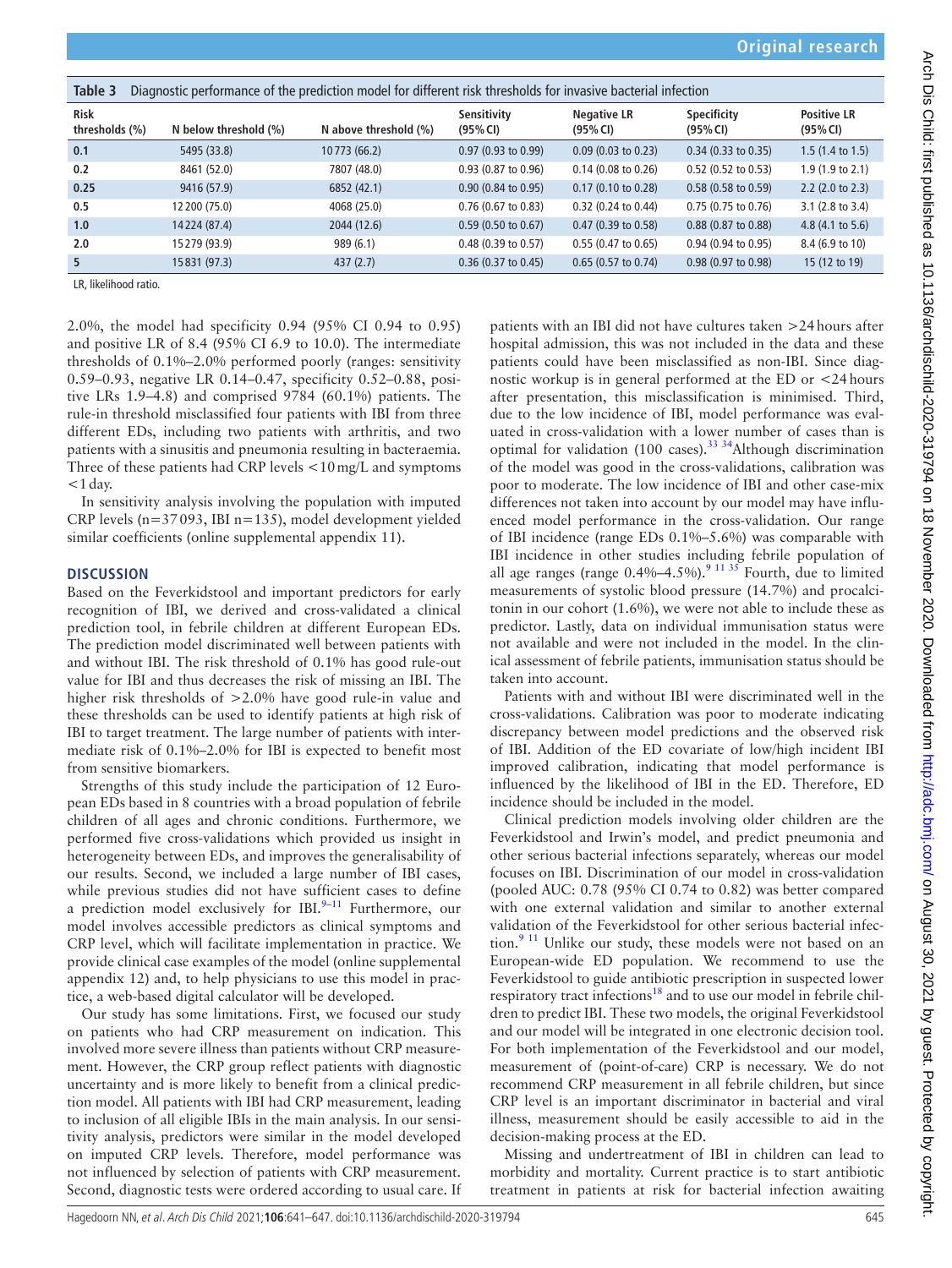# **Original research**

culture results which take >48hours. Since the low incidence of IBI, this leads to overuse of antibiotics and resources. The balance of not missing IBIs and overtreating self-limiting infections is delicate. Therefore, clinical prediction models can help in decision making at the ED. Our study showed that the lowrisk threshold can be helpful to rule-out IBI and to reduce invasive diagnostics and antibiotic use.

Starting early treatment is key to prevent adverse outcomes due to IBI. The high risk threshold of >2.0%can be used for targeted treatment with intravenous antibiotics. Although our model was able to identify 38% of the study population as low or high risk, diagnostic uncertainty exist for the intermediate group (60%). In our study, this intermediate group with diagnostic uncertainty was estimated as 25% of the population of febrile children presenting to the ED, including patients without CRP measurement. Additional diagnostics including procalcitonin, repeated CRP measurement<sup>[36](#page-6-19)</sup> or novel sensitive biomarkers may be helpful in the decision making for this intermediate risk group. The potential benefit of additional diagnostics using these risk thresholds will need to be evaluated in future studies.

#### **CONCLUSION**

Based on the Feverkidstool and important clinical predictors, we derived and cross-validated a clinical prediction model for early detection of IBI in febrile children in an European-wide cohort. Where the rule-in threshold of this model could target early treatment to reduce adverse outcomes from IBI, the rule-out threshold has the potential to reduce unnecessary use of invasive diagnostics and antibiotics. However, more than half of the population was at intermediate risk. In this group, sensitive, new biomarkers could improve identification of IBI and could potentially reduce unnecessary antibiotic use.

#### **Author affiliations**

<sup>1</sup>General Paediatrics, Erasmus MC Sophia Children's Hospital, Rotterdam, Zuid-Holland, The Netherlands <sup>2</sup>

<sup>2</sup> Section of Paediatric Infectious Diseases, Imperial College London, London, UK <sup>3</sup> Public Health, Erasmus MC, Rotterdam, Zuid-Holland, The Netherlands<br><sup>4</sup> Paodiatrics, Children clinical university bespital, Pigas Stradinas Univers Paediatrics, Children clinical university hospital, Rigas Stradinas Universitate, Riga,

Latvia 5 Division of Paediatric Infectious Diseases, Dr von Haunersches Kinderspital

Kinderklinik und Kinderpoliklinik der Ludwig Maximilian Universitat Munchen, Munchen, Bayern, Germany

<sup>6</sup>Partner site Munich, German Centre for Infection Research, Braunschweig, Niedersachsen, Germany

<sup>7</sup>Institute of Infection, Veterinary and Ecological Sciences, University of Liverpool, Liverpool, UK

<sup>8</sup> Alder Hey Children's NHS Foundation Trust, Liverpool, UK

<sup>9</sup>Second Department of Paediatrics, P & A Kyriakou Children's Hospital, National and Kapodistrian University of Athens, Athinon, Greece

<sup>10</sup>Paediatric Immunology, Infectious Diseases & Allergy, Great North Children's Hospital, Newcastle upon Tyne, UK

<sup>11</sup> Newcastle upon Tyne Hospital NHS Trust and Newcastle University, NIHR

Newcastle Biomedical Research Centre, Newcastle upon Tyne, UK 12Paediatric Infectious Diseases and Immunology, Amalia Children's Hospital,

Radboudumc, Nijmegen, Gelderland, The Netherlands

<sup>13</sup>Wilhelmina Children's Hospital, Paediatric Infectious Diseases and Immunology, UMC Utrecht, Utrecht, The Netherlands

<sup>14</sup>Department of General Paediatrics, Medical University of Graz, Graz, Steiermark,

Austria<br><sup>15</sup>Paediatric Emergency Medicine, Imperial College Healthcare NHS Trust, London, UK <sup>16</sup>Genetics, Vaccines, Infections and Paediatrics Research group (GENVIP), Hospital Clinico Universitario de Santiago de Compostela, Santiago de Compostela, Galicia, Spain

<sup>17</sup> Department of Infectious Diseases and Faculty of Medicine, Ljubljanski Univerzitetni klinicni center, Ljubljana, Slovenia

<sup>18</sup>Department of Paediatric Infectious Diseases and Immunology, Erasmus MC Sophia Children's Hospital, Rotterdam, Nederland, The Netherlands

**Correction notice** This paper has been amended since it was published online. The data sharing statement has been updated.

**Twitter** Ruud Gerard Nijman [@rgnijman](https://twitter.com/rgnijman) and Enitan Carrol [@CarrolEnitan](https://twitter.com/CarrolEnitan)

**Acknowledgements** The authors would like to thank the members of the PERFORM consortium as listed in [online supplemental appendix 13](https://dx.doi.org/10.1136/archdischild-2020-319794).

**Contributors** Conceptualisation: NNH, DB, RGN, DN, JAH, AB, UvB, EC, IE, ME, MvdF, RdG, BK, EL, IM, FM-T, MP, FS, MT, DZ, WZ, ML, CV, HAM. Data curation: NNH, DB, RGN, JAH, AB, UvB, EC, IE, ME, MvdF, RdG, JAH, BK, EL, IM, FM-T, MP, FS, MT, DZ, WZ, ML, CV, HAM. Formal analysis: NNH, DN. Methodology: NNH, DB, RGN, DN, JAH, AB, UvB, EC, IE, ME, MvdF, RdG, BK, EL, FM-T, DN, MP, MT, DZ, CV, WZ, ML, HAM. Supervision: CV, HAM. Writing—original draft: NNH. Writing—review and editing: NNH, DB, RN, DN, JAH, AB, UvB, EC, IE, ME, MvdF, RdG, BK, EL, IM, FM-T, MP, FS, MT, DZ, WZ, ML, CV, HAM.

**Funding** This project has received funding from the European Union's Horizon 2020 research and innovation programme under grant agreement no. 668303. The research was supported by the National Institute for Health Research Biomedical Research Centres at Imperial College London, Newcastle Hospitals NHS Foundation Trust and Newcastle University.

**Disclaimer** The views expressed are those of the author(s) and not necessarily those of the NHS, the NIHR or the Department of Health.

**Competing interests** None declared.

**Patient and public involvement statement** The design of the study did not involve patients. The study results will be disseminated to members of the public, patients and experts through social media and networks.

**Patient consent for publication** Not required.

**Ethics approval** The study was approved by all the participating hospitals. No informed consent was needed for this study. Austria (Ethikkommission Medizinische Universitat Graz, ID: 28-518 ex 15/16), Germany (Ethikkommission Bei Der LMU München, ID: 699-16), Greece (Ethics committee, ID: 9683/18.07.2016), Latvia (Centrala medicinas etikas komiteja, ID: 14.07.201 6. No. Il 16-07-14), Slovenia (Republic of Slovenia National Medical Ethics Committee, ID: ID: 0120-483/2016-3), Spain (Comité Autonómico de Ética de la Investigación de Galicia, ID: 2016/331), The Netherlands (Commissie Mensgebonden onderzoek, ID: NL58103.091.16), UK (Ethics Committee, ID: 16/LO/1684, IRAS application no. 209035, confidentiality advisory group reference: 16/CAG/0136).

Provenance and peer review Not commissioned; externally peer reviewed.

**Data availability statement** An anonymized data set containing individual participant data is available in a public data repository: [https://data.hpc.imperial.](https://data.hpc.imperial.ac.uk/resolve/?doi=7549) [ac.uk/resolve/?doi=7549](https://data.hpc.imperial.ac.uk/resolve/?doi=7549). DOI: 10.14469/hpc/7549. For inquiries to obtain the full dataset, please contact the data manager of the PERFORM consortium (Tisham. de08@imperial.ac. uk).

**Supplemental material** This content has been supplied by the author(s). It has not been vetted by BMJ Publishing Group Limited (BMJ) and may not have been peer-reviewed. Any opinions or recommendations discussed are solely those of the author(s) and are not endorsed by BMJ. BMJ disclaims all liability and responsibility arising from any reliance placed on the content. Where the content includes any translated material, BMJ does not warrant the accuracy and reliability of the translations (including but not limited to local regulations, clinical guidelines, terminology, drug names and drug dosages), and is not responsible for any error and/or omissions arising from translation and adaptation or otherwise.

**Open access** This is an open access article distributed in accordance with the Creative Commons Attribution 4.0 Unported (CC BY 4.0) license, which permits others to copy, redistribute, remix, transform and build upon this work for any purpose, provided the original work is properly cited, a link to the licence is given, and indication of whether changes were made. See: [https://creativecommons.org/](https://creativecommons.org/licenses/by/4.0/) [licenses/by/4.0/.](https://creativecommons.org/licenses/by/4.0/)

#### **ORCID iDs**

Nienke N Hagedoorn<http://orcid.org/0000-0001-9237-4904> Dorine Borensztajn <http://orcid.org/0000-0002-2437-0757> Ruud Gerard Nijman<http://orcid.org/0000-0001-9671-8161> Jethro Adam Herberg <http://orcid.org/0000-0001-6941-6491> Ulrich von Both<http://orcid.org/0000-0001-8411-1071> Henriette A Moll<http://orcid.org/0000-0001-9304-3322>

### **REFERENCES**

<span id="page-5-0"></span>1 Wolfe I, Cass H, Thompson MJ, et al. Improving child health services in the UK: insights from Europe and their implications for the NHS reforms. [BMJ](http://dx.doi.org/10.1136/bmj.d1277) 2011;342:d1277.